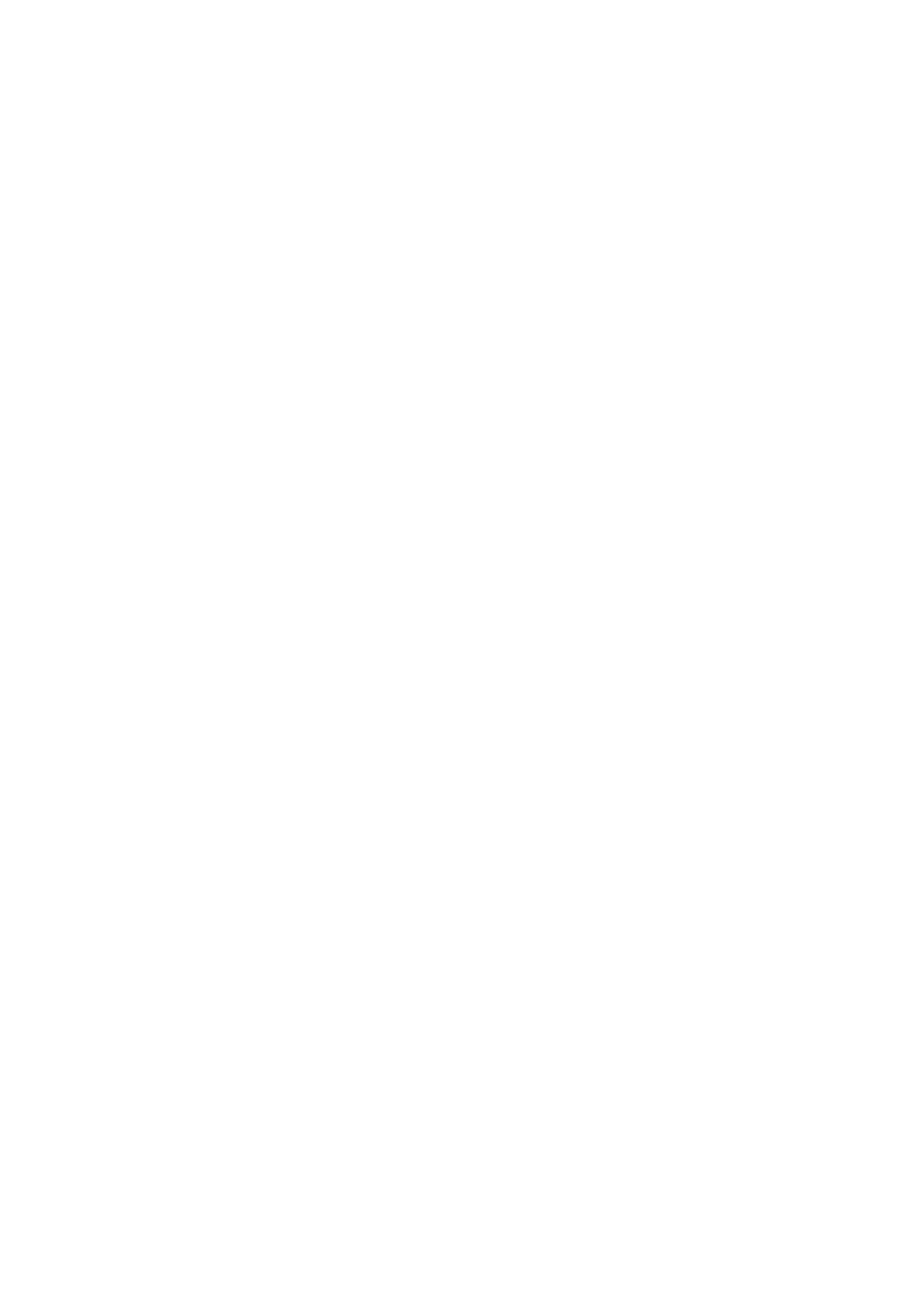In the case of Marčić and 16 others v. Serbia,

The European Court of Human Rights (Second Section), sitting as a Chamber composed of:

Mrs F. TULKENS, *President,* 

- Mr A.B. BAKA,
- Mr G. BONELLO,
- Mr I. CABRAL BARRETO,
- Mr M. UGREKHELIDZE,
- Mrs A. MULARONI,
- Mr D. POPOVIĆ, *judges,*

and Mrs S. DOLLÉ, *Section Registrar*,

Having deliberated in private on 9 October 2007,

Delivers the following judgment, which was adopted on that date:

### PROCEDURE

1. The case originated in an application (no. 17556/05) against the State Union of Serbia and Montenegro, succeeded by Serbia on 3 June 2006 (see paragraph 34 below), lodged with the Court under Article 34 of the Convention for the Protection of Human Rights and Fundamental Freedoms ("the Convention") by Mr Srbislav Marčić and 16 others ("the applicants"; see paragraph 4 below), on 5 May 2005.

2. The applicants were represented before the Court by Mr D. Vidosavljević, a lawyer practising in Leskovac. The Government of the State Union of Serbia and Montenegro and, subsequently, the Government of Serbia ("the Government") were represented by their Agent, Mr S. Carić.

3. On 12 January 2006 the Court decided to communicate the application to the Government. Applying Article 29 § 3 of the Convention, it decided to rule on the admissibility and merits of the application at the same time.

### THE FACTS

4. The applicants, Mr Srbislav Marčić (the "first applicant"), Mr Stevan Kostić (the "second applicant"), Mr Slavko Pešić (the "third applicant"), Mr Radoslav Pesić (the "fourth applicant"), Mr Časlav Stošić (the "fifth applicant"), Mr Sreten Stojanović (the "sixth applicant"), Mr Budimir Stajić (the "seventh applicant"), Mr Petar Pesić (the "eighth applicant"), Mr Slađan Stanisavljević (the "ninth applicant"), Mr Branko Dinić (the "tenth applicant"), Mr Saćip Demić (the "eleventh applicant"), Mr Dragan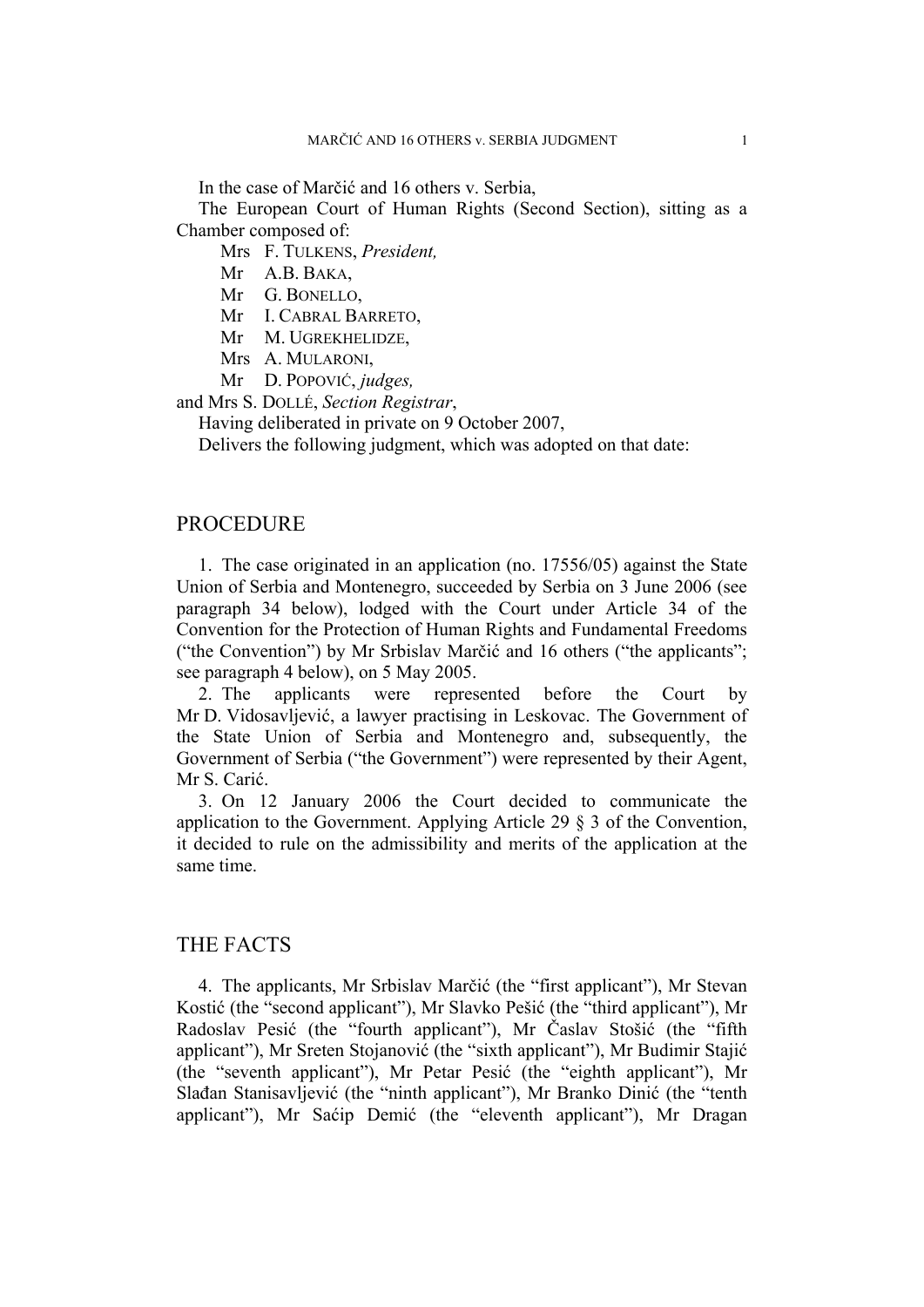Živković (the "twelfth applicant"), Mr Dragan Nikolić (the "thirteenth applicant"), Mr Zoran Stanojević (the "fourteenth applicant"), Mr Mile Milenković (the "fifteenth applicant"), Ms Branka Mirčić (the "sixteenth applicant") and Ms Ljiljana Petrović (the "seventeenth applicant") were all, at the relevant time, citizens of the State Union of Serbia and Montenegro who lived in Vladičin Han, Surdulica, Relince, Suva Morava, Suva Morava, Prekodolce, Prekodolce, Vranje, Vladičin Han, Žitorađe, Prekodolce, Vladičin Han, Ravna Reka, Suva Morava, Surdulica, Vladičin Han and Vladičin Han, respectively.

### I. THE CIRCUMSTANCES OF THE CASE

### **A. The civil and insolvency proceedings**

5. In the 1980s all the applicants, except for the twelfth, sixteenth and seventeenth, were employed with "Mehanizacija", an organisational unit (*osnovna organizacija udruženog rada*) of a State-owned company called "Erozija", based in Vladičin Han, Serbia.

6. The father of the twelfth applicant and that of both the sixteenth and seventeenth applicants also worked for the same employer but they died in 1994 and 2001 respectively.

7. On an unspecified date the aforementioned employees issued civil proceedings against "Mehanizacija" before the Labour Court (*Osnovni sud udruženog rada*) in Vranje, seeking the payment of salaries which they had earned while working on a project in Iraq.

8. On 10 March 1988 the Commercial Court (*Okružni privredni sud*) in Leskovac opened insolvency proceedings (*stečajni postupak*) in respect of "Mehanizacija" ("the debtor"), its decision being published in the Official Gazette of the Socialist Federal Republic of Yugoslavia dated 8 April 1988.

9. Several days prior to this date, the same court appears to have instituted separate insolvency proceedings in respect of "Erozija".

10. On 20 October 1988 the Labour Court informed the Commercial Court about the plaintiffs' claims which had been specified in US Dollars ("USD").

11. On 15 October 1990 the Commercial Court recognised these claims as follows: USD 5,240.80 in respect of the first applicant; USD 4,980.80 in respect of the second applicant; USD 2,269.30 in respect of the third applicant; USD 3,244.95 in respect of the fourth applicant; USD 4,935.55 in respect of the fifth applicant; USD 839 in respect of the sixth applicant; USD 4,872.95 in respect of the seventh applicant; USD 4,181.20 in respect of the eighth applicant; USD 5,055.85 in respect of the ninth applicant; USD 5,003.55 in respect of the tenth applicant; USD 2,838.10 in respect of the eleventh applicant; USD 5,173.25 in respect of the twelfth applicant's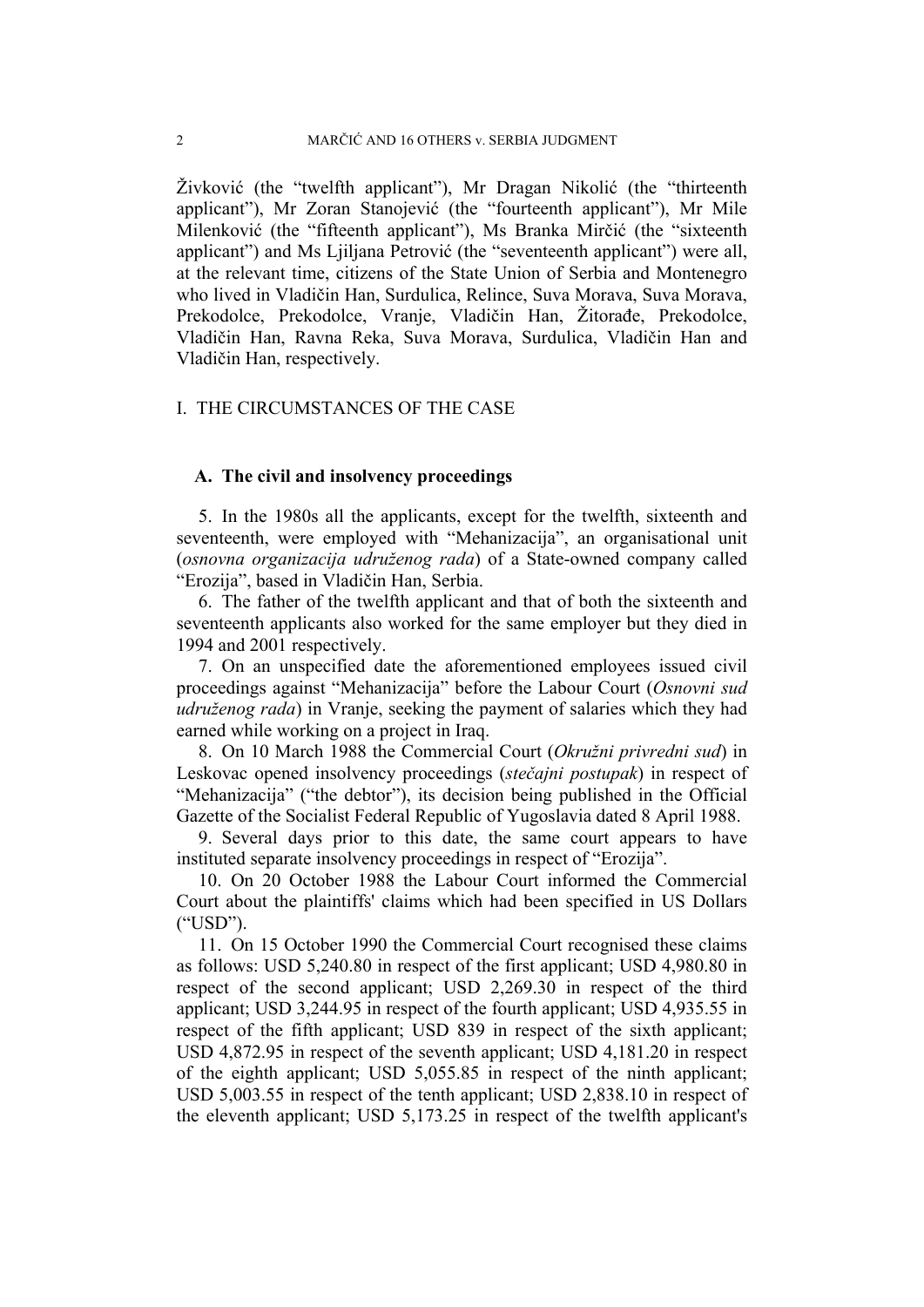father; USD 4,186.80 in respect of the thirteenth applicant; USD 4,768.40 in respect of the fourteenth applicant; USD 4,800.00 in respect of the fifteenth applicant; and USD 3,447.50 in respect of the father of the sixteenth and the seventeenth applicants.

12. On 27 December 1990, taking into account the currency exchange rate and the available assets converted into cash (*deo unovčene stečajne mase za raspodelu*), the Commercial Court adopted a formal decision specifying the exact amounts to be paid by the debtor in Yugoslav Dinars ("YUD"): YUD 2,139 to the first applicant; YUD 2,031 to the second applicant; YUD 925 to the third applicant; YUD 1,323 to the fourth applicant; YUD 2,013 to the fifth applicant; YUD 342 to the sixth applicant; YUD 1,988 to the seventh applicant; YUD 1,705 to the eight applicant; YUD 2,062 to the ninth applicant; YUD 2,041 to the tenth applicant; YUD 1,157 to the eleventh applicant; YUD 2,110 to the twelfth applicant's father; YUD 1,708 to the thirteenth applicant; YUD 1,945 to the fourteenth applicant; YUD 1,956 to the fifteenth applicant; YUD 1,406 to the father of the sixteenth and the seventeenth applicants. All sums were to be paid within fifteen days of the date when the decision of the Commercial Court became final.

13. On 12 February 1991 the Commercial Court's decision was upheld by the High Commercial Court (*Viši privredni sud Srbije*) and it thereby became final.

14. The claimants appear to have subsequently informed the Commercial Court that they would be willing to accept 40% of their claims in USD (see paragraph 11 above).

15. On 13 March 1996 and 28 August 2001, respectively, the Municipal Court (*Opštinski sud*) in Vladičin Han declared the twelfth, sixteenth and seventeenth applicants to be their fathers' legal heirs.

16. On 13 December 2004 the applicants sent a letter to the Commercial Court seeking access to the case file, a copy of the formal decision concluding the insolvency proceedings, proof that such a decision, if issued, was published in the Official Gazette and an additional copy of the "cover page" of the case file specifically indicating that the proceedings had ended.

17. In response, they received only a certified copy of the "cover page" without the prescribed indication that the proceedings in question had been concluded.

18. On 7 March 2005 and 1 April 2005 the applicants complained to the Commercial Court and the President of the High Commercial Court. They requested that the proceedings be expedited and noted that the case had been pending for more than 16 years but that they were yet to receive the amounts awarded.

19. It would appear that all the other creditors in the insolvency proceedings had their claims met by the debtor.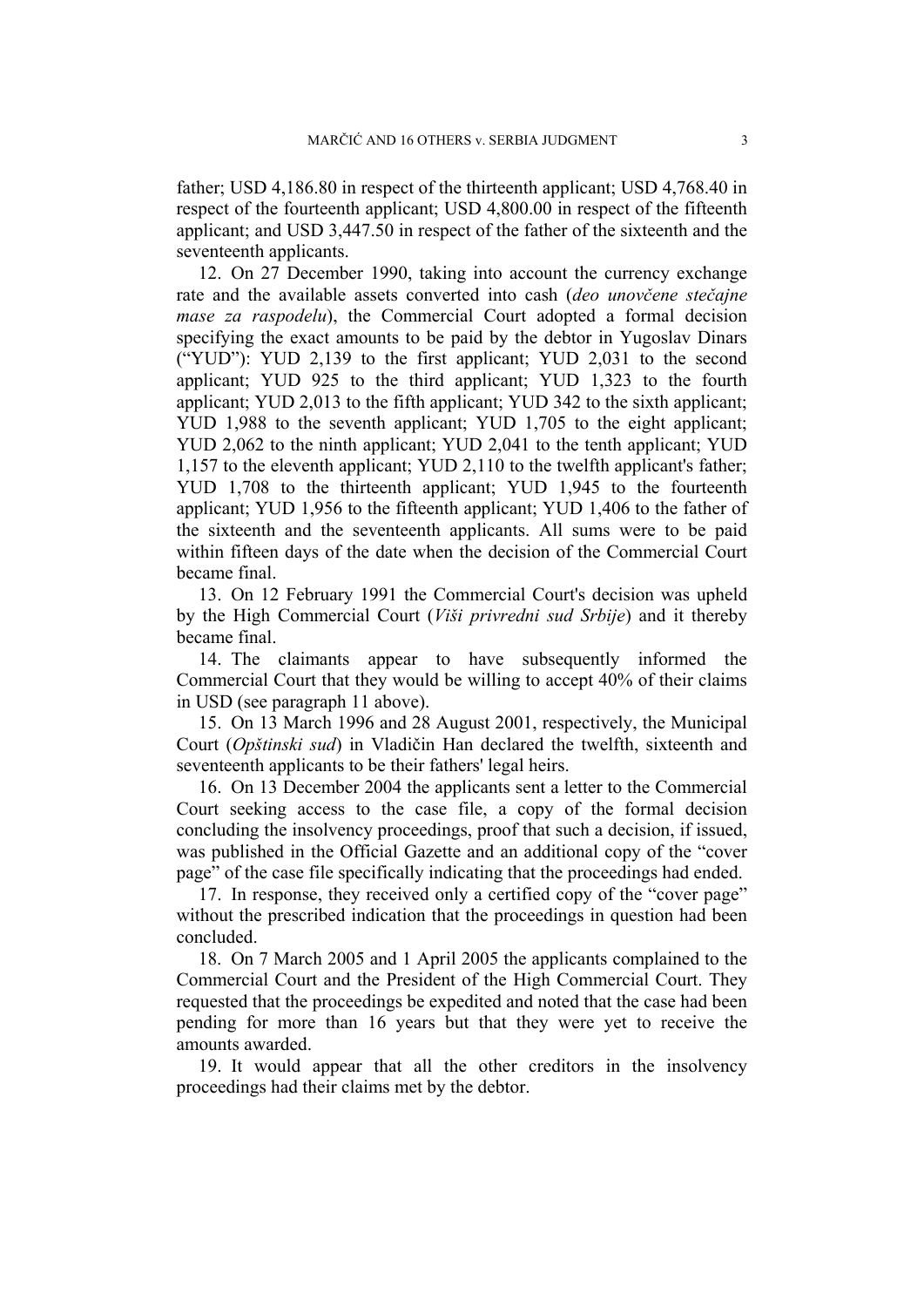#### 4 MARČIĆ AND 16 OTHERS v. SERBIA JUDGMENT

### **B. Other relevant facts**

20. The Government provided a copy of a form issued by the Registry of the Commercial Court, containing, *inter alia*, the date "27 December 1990" next to the standard printed rubric entitled "on completion of all business arising from the insolvency proceedings".

### II. RELEVANT DOMESTIC LAW

#### **A. Rules on the internal organisation of the courts**

*1. Rules of Court 1993 (Pravilnik o unutrašnjem poslovanju sudova; published in the Official Gazette of the Republic of Serbia - OG RS nos. 91/93, 27/95 and 29/00)* 

21. Articles 209 and 210, *inter alia*, stated that special symbols had to be placed next to the registered number of a case, indicating that the proceedings had been concluded.

- *2. Rules of Court 2003 (Sudski poslovnik; published in OG RS nos. 65/03 and 115/05)*
- 22. The 2003 Rules repealed the 1993 Rules in July 2003.

23. Articles 236 and 237 of the 2003 Rules correspond, in the relevant part, to the aforementioned text of Articles 209 and 210 of the 1993 Rules.

### **B. Relevant provisions concerning insolvency proceedings**

24. In accordance with Article 146 of the Composition, Insolvency and Liquidation Act 1989 (*Zakon o prinudnom poravnanju, stečaju i likvidaciji*; published in the Official Gazette of the Socialist Federal Republic of Yugoslavia - OG SFRY - no. 84/89, as well as in the Official Gazette of the Federal Republic of Yugoslavia - OG FRY - nos. 37/93 and 28/96) and Article 120 of the subsequent Insolvency Procedure Act 2004 (*Zakon o stečajom postupku*; published in OG RS no. 84/04), the insolvency court has to pay the creditors *ex officio* within fifteen days of/immediately after the decision on the division of the debtor's assets becomes final.

25. Under Article 99 of the 1989 Act and Article 73 of the 2004 Act, starting with the date of institution of the insolvency proceedings, no separate enforcement proceedings in respect of the creditors' main claims can be brought against the same debtor, while any such proceedings which might still be ongoing must be discontinued.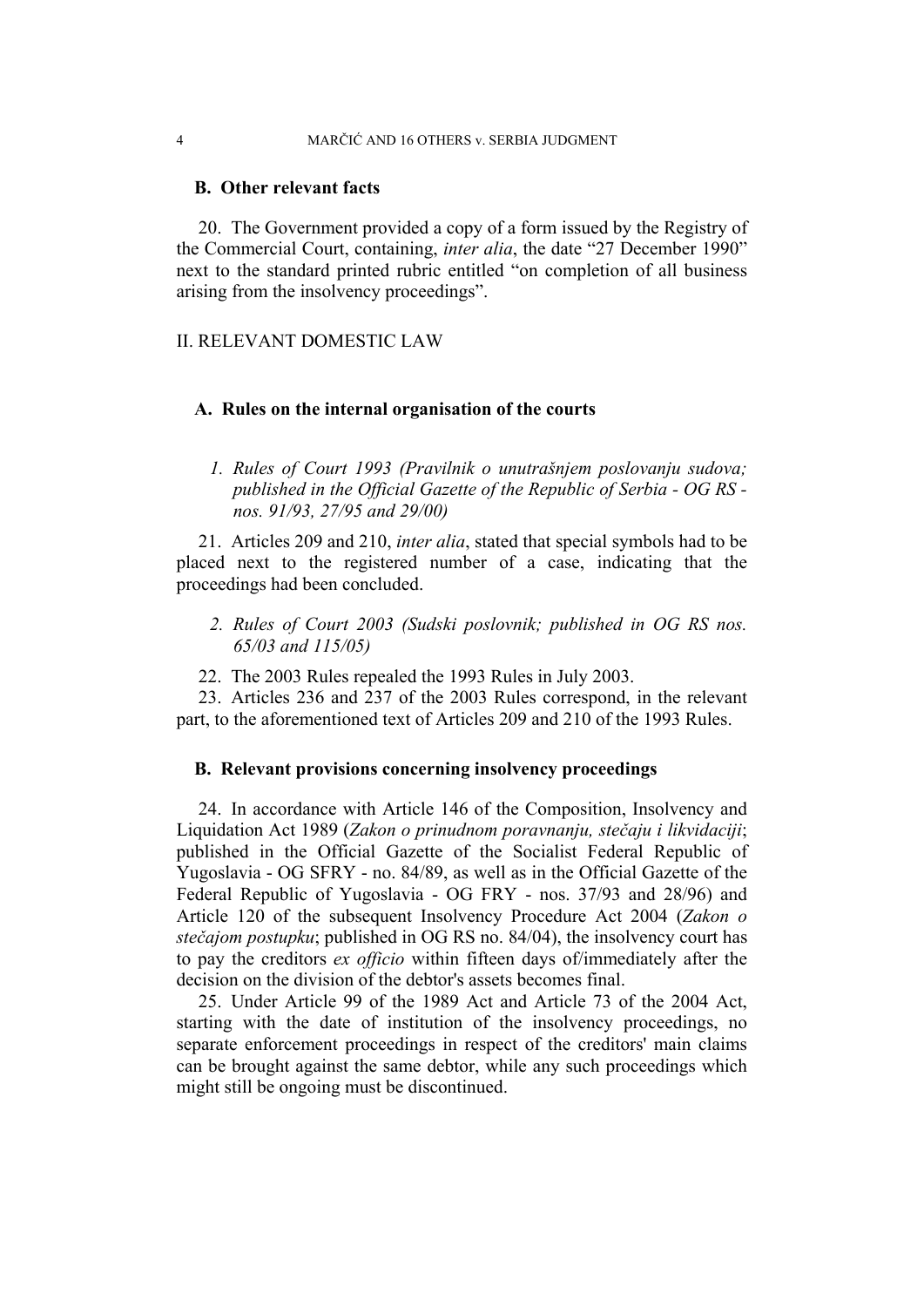26. In accordance with Articles 149 and 151 of the 1989 Act, as well as Article 125 of the 2004 Act, the insolvency court shall adopt a formal decision upon the "conclusion" (*zaključenje*) of the insolvency proceedings. This decision shall then be published in the Official Gazette and forwarded to the State's competent "registration" body.

### **C. Property Act (Zakon o osnovama svojinskopravnih odnosa; published in OG SFRY nos. 6/80 and 36/90; OG FRY no. 29/96 and OG RS no. 115/05)**

27. Article 20 provides that property can be acquired *ex lege*, through a legal transaction, by means of inheritance, or on the basis of a decision issued by the State in accordance with the law.

28. Article 36 provides that the deceased's property shall be transferred *ex lege* to the legal heirs, at the moment of death.

### **D. Relevant provision of inheritance law**

29. Article 130 of the Inheritance Act 1974 (*Zakon o nasleđivanju*, published in the Official Gazette of the Socialist Republic of Serbia - OG SRS nos. *52/74, 1/80 and 25/82*) and Article 212 § 1 of the subsequent Inheritance Act 1995 (*Zakon o nasleđivanju*, published in OG RS no. 46/95) both provide that the deceased's estate shall be transferred *ex lege* to the legal heirs at the moment of death.

### **E. Obligations Act (Zakon o obligacionim odnosima; published in OG SFRY nos. 29/78, 39/85, 45/89 and 57/89, as well as OG FRY no. 31/93)**

30. Article 371 provides that all claims shall become time-barred (*zastarevaju*) within ten years, unless this Act states otherwise.

31. Article 379 § 1 provides, *inter alia*, that all claims recognised by a final court decision shall become time-barred within ten years, including those claims which would otherwise have become time-barred within a shorter period of time.

32. Article 360 § 3 provides that courts shall not take into account whether a given claim is time-barred unless and until there is a specific objection by the debtor to this effect.

#### **F. Relevant provisions of the Judges Act**

33. The relevant provisions of this Act are set out in the *V.A.M. v. Serbia*  judgment (no. 39177/05, § 70, 13 March 2007).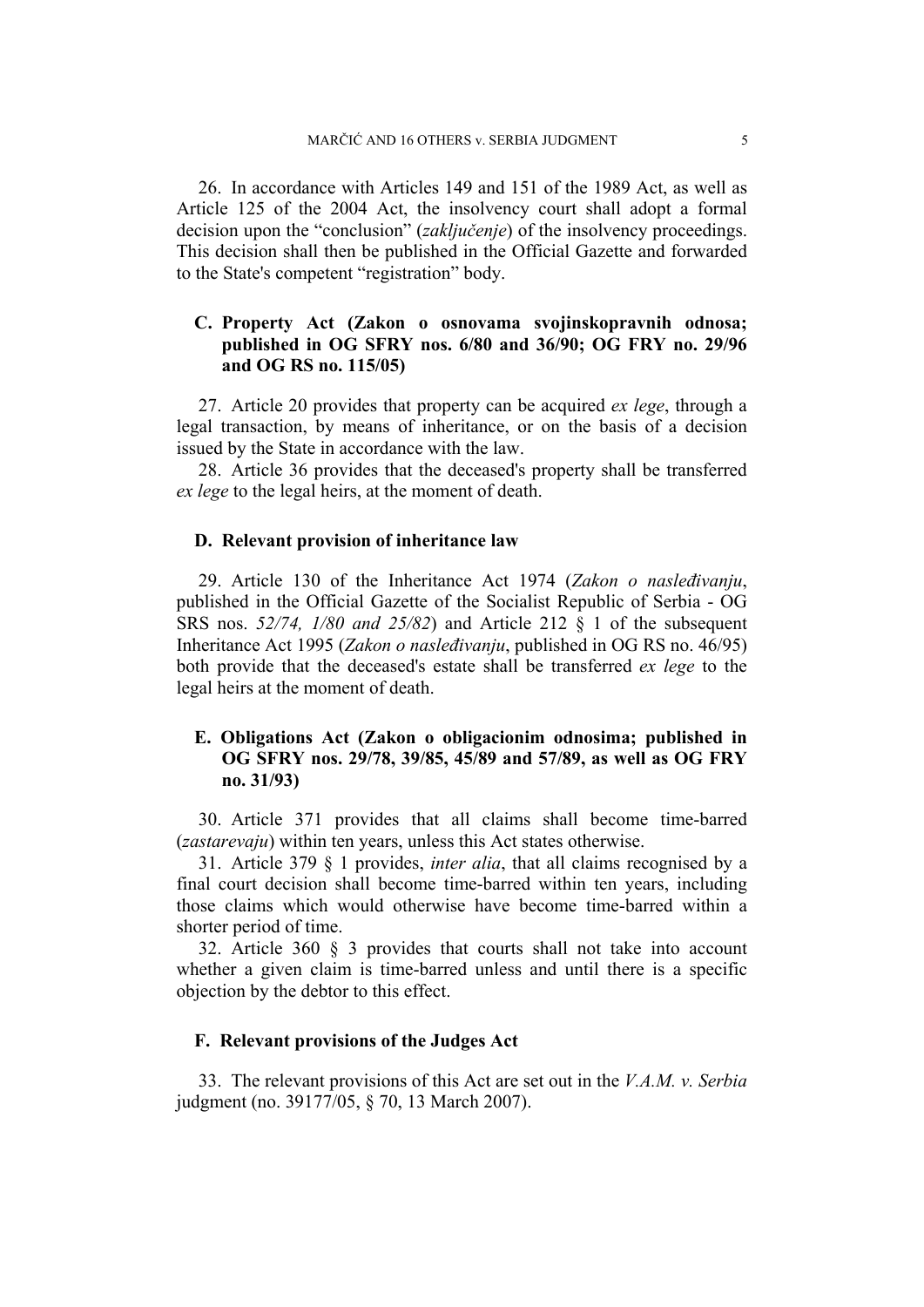#### 6 MARČIĆ AND 16 OTHERS v. SERBIA JUDGMENT

### **G. The Court of Serbia and Montenegro and the succession of the State Union of Serbia and Montenegro**

34. The relevant provisions concerning the Court of Serbia and Montenegro and the succession of the State Union of Serbia and Montenegro are set out in the *Matijašević v. Serbia* judgment (no. 23037/04, §§ 12, 13 and 16-25, 19 September 2006).

### THE LAW

### I. THE FIRST APPLICANT'S DEATH

35. On 31 March 2006 the first applicant died.

36. On 10 May 2006 the Municipal Court (*Opštinski sud*) in Vladičin Han declared the first applicant's wife, Mrs Marica Marčić, to be his sole legal heir.

37. On 30 May 2006 Mrs Marčić informed the Court that she wished to maintain the proceedings lodged by her husband.

38. The Government contested this request.

39. Given the relevant domestic legislation (see paragraph 29 above), as well as the fact that she has a "definite pecuniary interest" in the insolvency proceedings at issue (see, *mutatis mutandis*, *Ahmet Sadık v. Greece*, judgment of 15 November 1996, *Reports of Judgments and Decisions* 1996-V, § 26), the Court finds, without prejudice to the Government's other preliminary objections, that Mrs Marčić has standing to proceed in her husband's stead.

40. Mrs Marčić shall, therefore, herself be referred to as "the first applicant" hereinafter.

II. ALLEGED VIOLATION OF ARTICLE 1 OF PROTOCOL NO. 1

41. The applicants complained, under Article 1 of Protocol No. 1, about the inability to enforce their claims, payments having been ordered by the Commercial Court's final decision of 27 December 1990.

Article 1 of Protocol No. 1 reads as follows:

"Every natural or legal person is entitled to the peaceful enjoyment of his [or her] possessions. No one shall be deprived of his [or her] possessions except in the public interest and subject to the conditions provided for by law and by the general principles of international law.

The preceding provisions shall not, however, in any way impair the right of a State to enforce such laws as it deems necessary to control the use of property in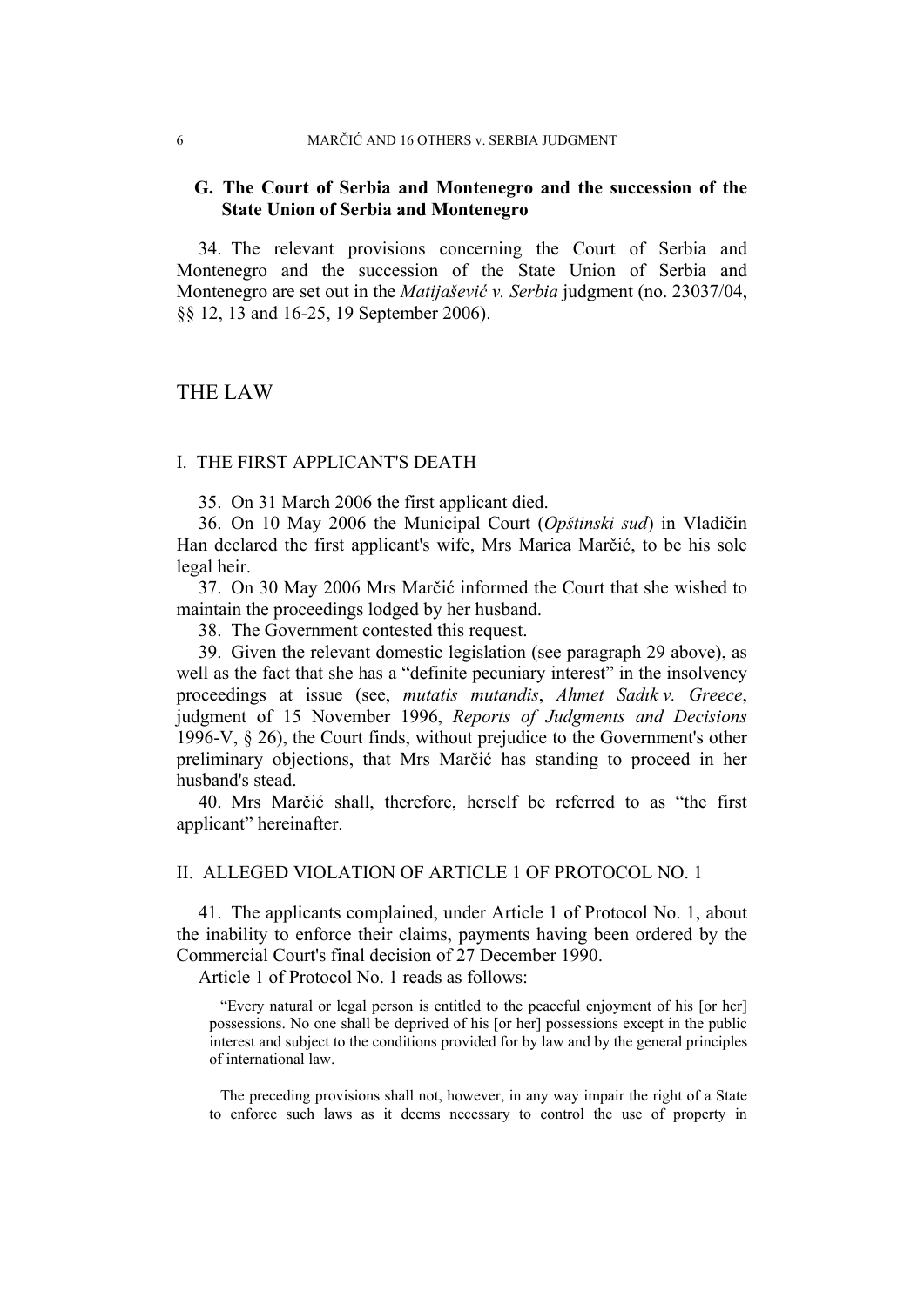accordance with the general interest or to secure the payment of taxes or other contributions or penalties."

#### **A. Admissibility**

### *1. Ratione temporis*

42. The Government submitted that the insolvency proceedings had ended on 27 December 1990 (see paragraph 20 above) and noted that the respondent State had ratified Protocol No. 1 on 3 March 2004. They also acknowledged that there was no evidence that the decision to terminate the insolvency proceedings had been published in the Official Gazette, but then went on to point out that, in any event, the applicants' right to have the Commercial Court's decision enforced had become time-barred by 12 February 2001, in accordance with Article 371 of the Obligations Act (see paragraphs 30, 31, 12 and 13 above, respectively). The application as a whole was therefore incompatible *ratione temporis* with the Convention.

43. The applicants contested these submissions.

44. The Court notes that, as conceded by the Government, no decision to conclude the insolvency proceedings has ever been published in the Official Gazette, notwithstanding the explicit domestic requirements (see paragraph 26 above). Secondly, there is no evidence that the Commercial Court had even adopted a decision of this sort. Thirdly, there are no entries in the Commercial Court's case file indicating that the proceedings in question had ended (see paragraphs 16-17 and 21-23 above). Fourthly, the standard printed rubric and the date referred to by the Government in paragraph 20 above are insufficiently clear to shed any additional light, particularly given the fact that the Commercial Court's decision of 27 December 1990 had itself only become final on 12 February 1991. The Court concludes, therefore, that the impugned insolvency proceedings must be deemed to be still ongoing.

45. Finally, the Court considers that the applicants' requests to have the Commercial Court's decision enforced are not time-barred. In particular, the said court was and still is under an *ex officio* obligation to enforce its own decisions (see paragraph 24 above) and, in any event, it could only have accepted this objection had it been specifically raised by the debtor (see paragraph 32 above).

46. The applicants' complaints cannot therefore be declared incompatible *ratione temporis* under Article 35 § 3 of the Convention. Accordingly, the Government's objections in this respect must be dismissed.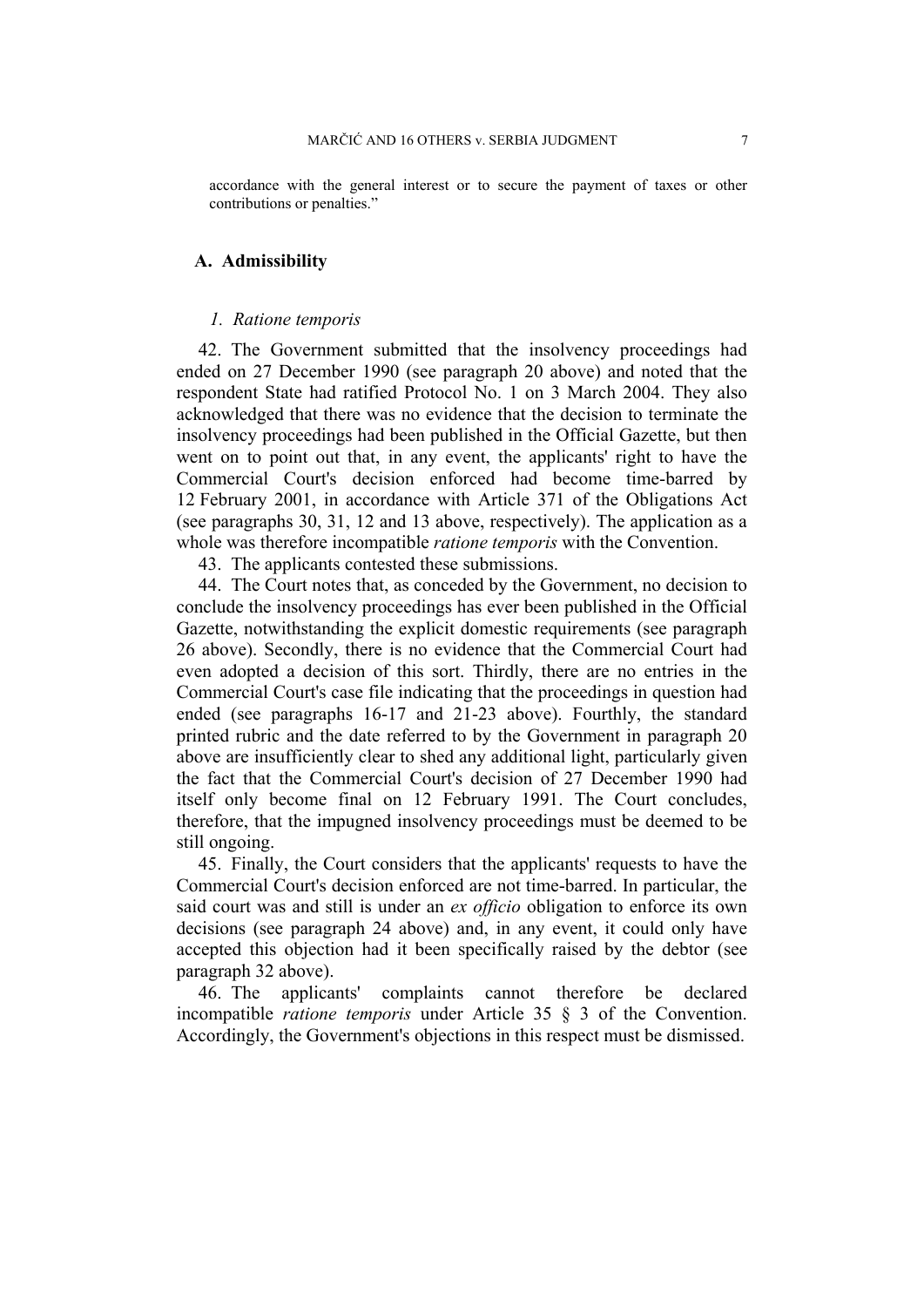#### *2. Ratione personae*

47. The Government noted that the first, twelfth, sixteenth and seventeenth applicants were not recognised as creditors within the insolvency proceedings. The application in respect of those persons was thus incompatible *ratione personae*.

48. These four applicants contested the Government's submissions and, in so doing, referred to Article 36 of the Property Act.

49. The Court notes that the applicants in question have indeed not been formally recognised as creditors within the said proceedings. It also observes, however, that the relevant domestic legislation provides that a deceased's estate shall be transferred *ex lege* to the heirs at the moment of death, and considers that the Government's objection under Article 1 of Protocol No. 1 must therefore be dismissed (see paragraph 28 above; see also, *mutatis mutandis*, *Kuljanin v. Croatia* (dec.), no. 77627/01, 3 June 2004).

### *3. Exhaustion of domestic remedies*

50. The Government submitted that the applicants had not exhausted all effective domestic remedies. In particular, they did not seek enforcement of the Commercial Court's final decision in accordance with Enforcement Procedure Act. Further, the applicants had not complained about the delay in question to the Supreme Court's Supervisory Board or lodged a separate complaint to the Court of Serbia and Montenegro (see paragraphs 33-34 above). Finally, they had failed to specifically invoke Article 1 of Protocol No. 1 before the domestic authorities.

51. The applicants contested the effectiveness of these remedies and recalled the principle of "*iura novit curia*".

52. The Court has already held that complaints to the Supreme Court's Supervisory Board and the Court of Serbia and Montenegro could not be deemed effective within the meaning of its established case-law under Article 35 § 1 of the Convention (see, *mutatis mutandis*, *V.A.M. v. Serbia*, cited above, §§ 85-88 and 119, 13 March 2007). It sees no reason to depart from those findings in the present case. The Court also considers that the Enforcement Procedure Act was irrelevant, given that it was solely up to the Commercial Court to enforce its own decision of 27 December 1990 (see paragraphs 24 and 25 above). Finally, there being no effective remedies at the applicants' disposal, the Court notes that their alleged failure to specifically rely on Article 1 of Protocol No. 1 before the domestic courts has become moot. In view of the above, the Court considers that the Government's objection must be rejected.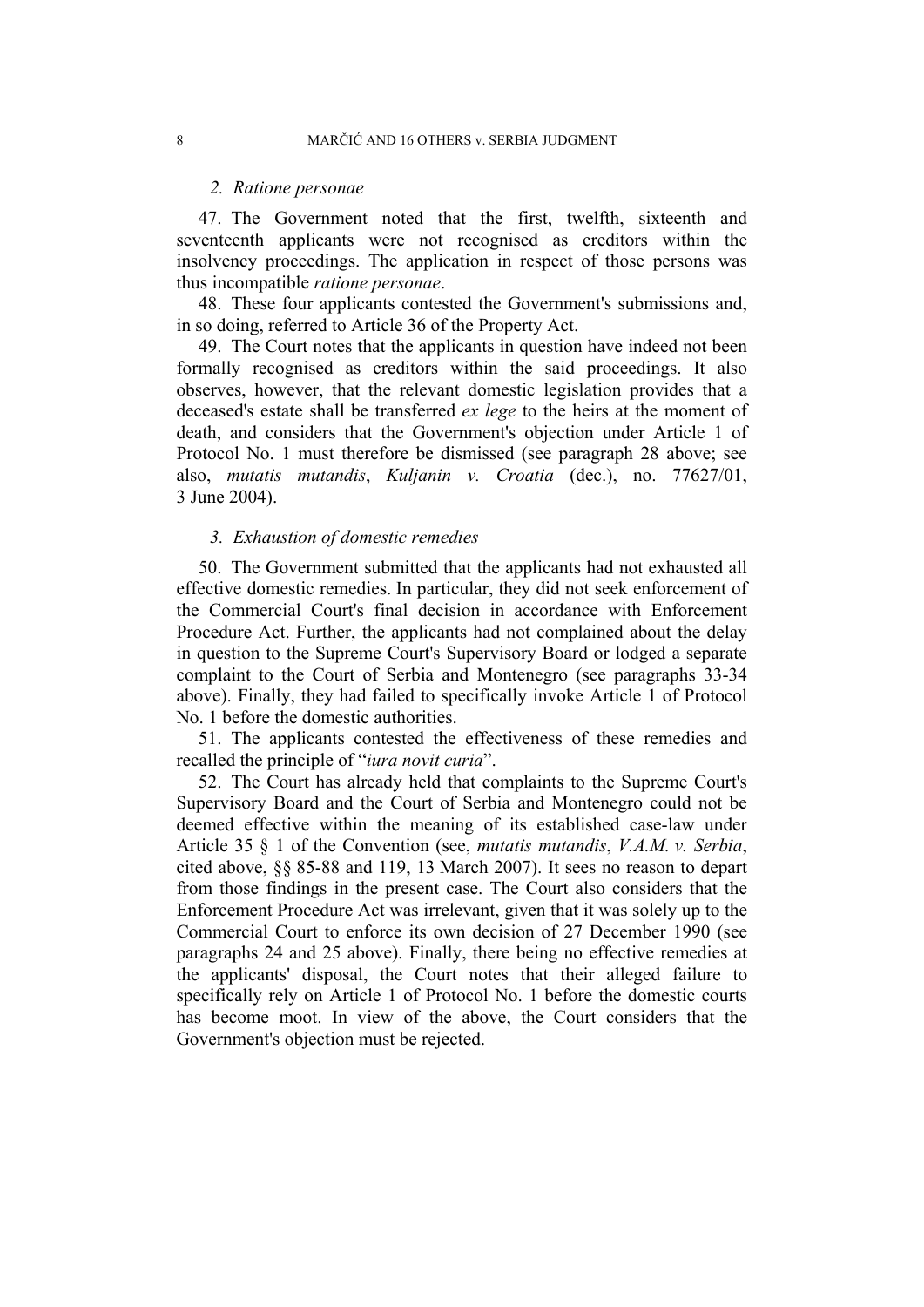### *4. Conclusion*

53. The Court considers that the applicants' complaints are not manifestly ill-founded within the meaning of Article 35 § 3 of the Convention and finds no other ground to declare them inadmissible. The complaints must therefore be declared admissible.

### **B. Merits**

### *1. Arguments of the parties*

54. The Government argued that there had been no violation of Article 1 of Protocol No. 1. In particular, the impugned non-enforcement has been within the Court's competence *ratione temporis* for some three years only. During this time and after fourteen years of prior inaction, the applicants filed only three complaints with the domestic judicial authorities. The insolvency proceedings were also very complex, given the number of creditors and the difficulties in establishing the accurate amounts of their respective claims. Finally, even assuming that the applicants had "possessions" within the meaning of Article 1 of Protocol No. 1, they could not be considered to have been subsequently "deprived" of them as the alleged deprivation was itself "not definitive".

55. The applicants noted that they were not obliged to submit repeated complaints about the delay in question since there was an *ex officio* obligation on the part of the Commercial Court to enforce its own final decision. Further, the said court did not take adequate steps to bring the impugned proceedings to a successful and speedy conclusion. Lastly, the applicants referred to Article 20 of the Property Act (see paragraph 27 above) and stressed that they have been deprived of their possessions as of February 1991, which is when the Commercial Court's decision of 27 December 1990 had become final.

### *2. Relevant principles*

56. The Court notes that a "claim" can constitute a "possession", within the meaning of Article 1 of Protocol No. 1, if it is sufficiently established to be enforceable (see *Burdov v. Russia*, no. 59498/00, § 40, ECHR 2002-III). It further recalls that it is the Sate's responsibility to make use of all available legal means at its disposal in order to enforce a final court decision, even in cases involving litigation between private parties (see, *mutatis mutandis*, *Fuklev v. Ukraine*, no. 71186/01, §§ 89-91, 7 June 2005; *Sovtransavto Holding v. Ukraine*, no. 48553/99, § 96, ECHR 2002-VII). Finally, the Court reiterates that the State must make sure that the procedures provided for in the relevant domestic legislation are fully complied with (see *Fuklev v. Ukraine*, cited above, § 91), without undue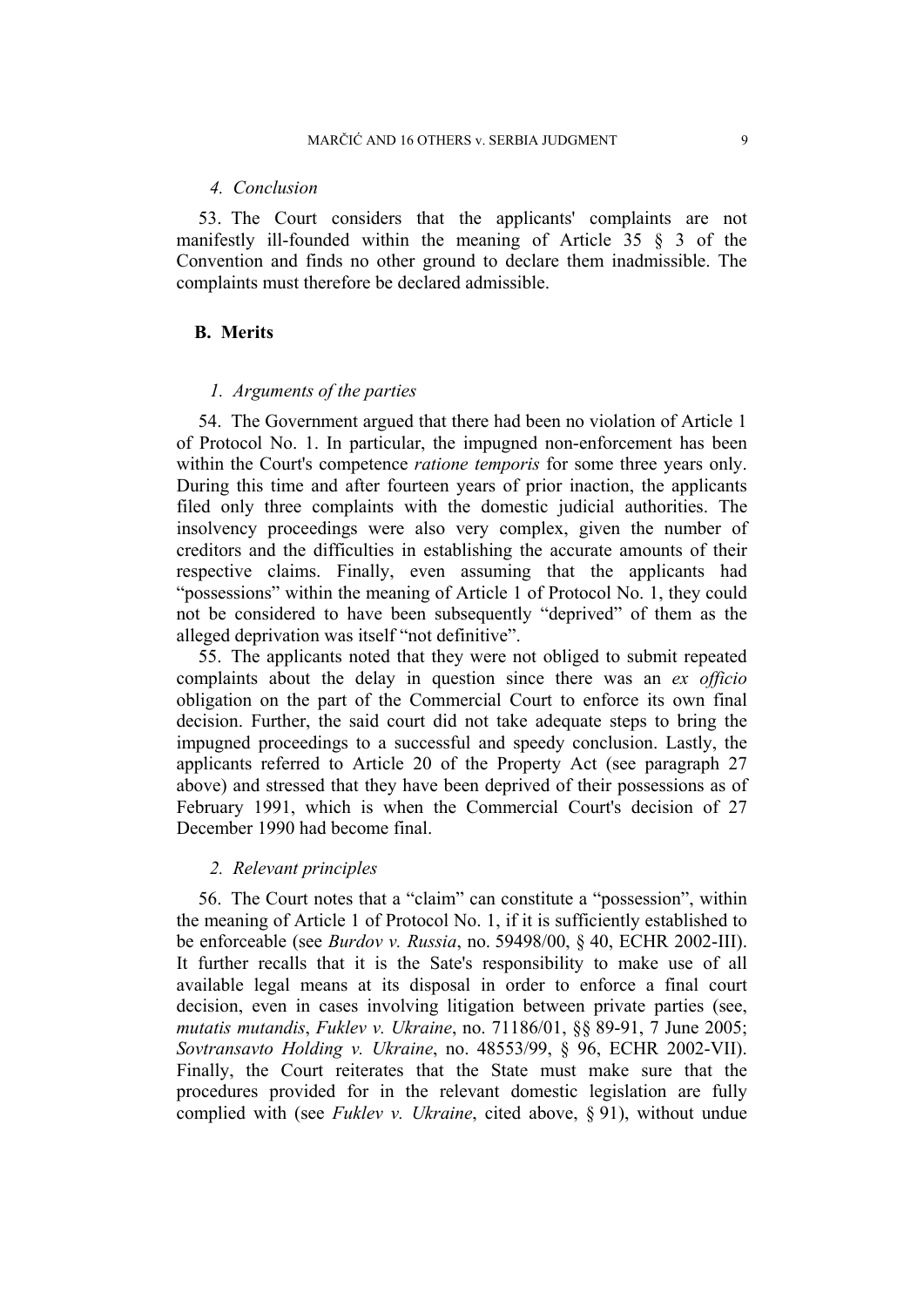delay, and that the overall enforcement system is effective both in law and in practice.

### *3. The Court's assessment*

57. The Court notes that the Commercial Court's decision of 27 December 1990, although final and enforceable as of February 1991, has yet to be executed. Moreover, the impugned situation has continued for more than three years and seven months since the respondent State's ratification of Protocol No. 1 on 3 March 2004, until the date of adoption of the present judgment, being the period which falls within this Court's competence *ratione temporis*.

58. The Court further observes that, in order to determine the reasonableness of the delay in question, regard must be had to the state of the case on the date of ratification (see, *mutatis mutandis*, *Styranowski v. Poland*, judgment of 30 October 1998, *Reports* 1998-VIII), and notes that on 3 March 2004 the non-enforcement complained of had already been pending for almost thirteen years.

59. Finally, the Court takes notice of the fact that there have been no attempts to enforce the Commercial Court's decision throughout this period, even though there is no evidence that this delay could be attributed to the debtor's lack of means which, had it existed, should by now have resulted in the conclusion of the insolvency proceedings as well as the termination of the debtor as a legal entity (see paragraph 26 above). Finally, there is nothing to suggest that the impugned proceedings have been particularly complex or that the applicants' right to have the said decision enforced has become time-barred (see paragraph 45 above).

60. In such circumstances and irrespective of whether the debtor is still a State-owned company, the Court considers that the Serbian judicial authorities have failed to secure the enforcement of the Commercial Court's decision of 27 December 1990. It therefore finds that the respondent State has prevented the applicants from receiving the money which they had legitimately expected to receive. There has accordingly been a violation of Article 1 of Protocol No. 1.

### III. ALLEGED VIOLATION OF ARTICLE 6 OF THE CONVENTION

61. Having regard to its finding in respect of Article 1 of Protocol No. 1, the Court declares the applicants' identical complaints made under Article 6 § 1 admissible, but does not find it necessary to examine them separately under this provision on the merits (see, *mutatis mutandis*, *Davidescu v. Romania*, no. 2252/02, § 57, 16 November 2006).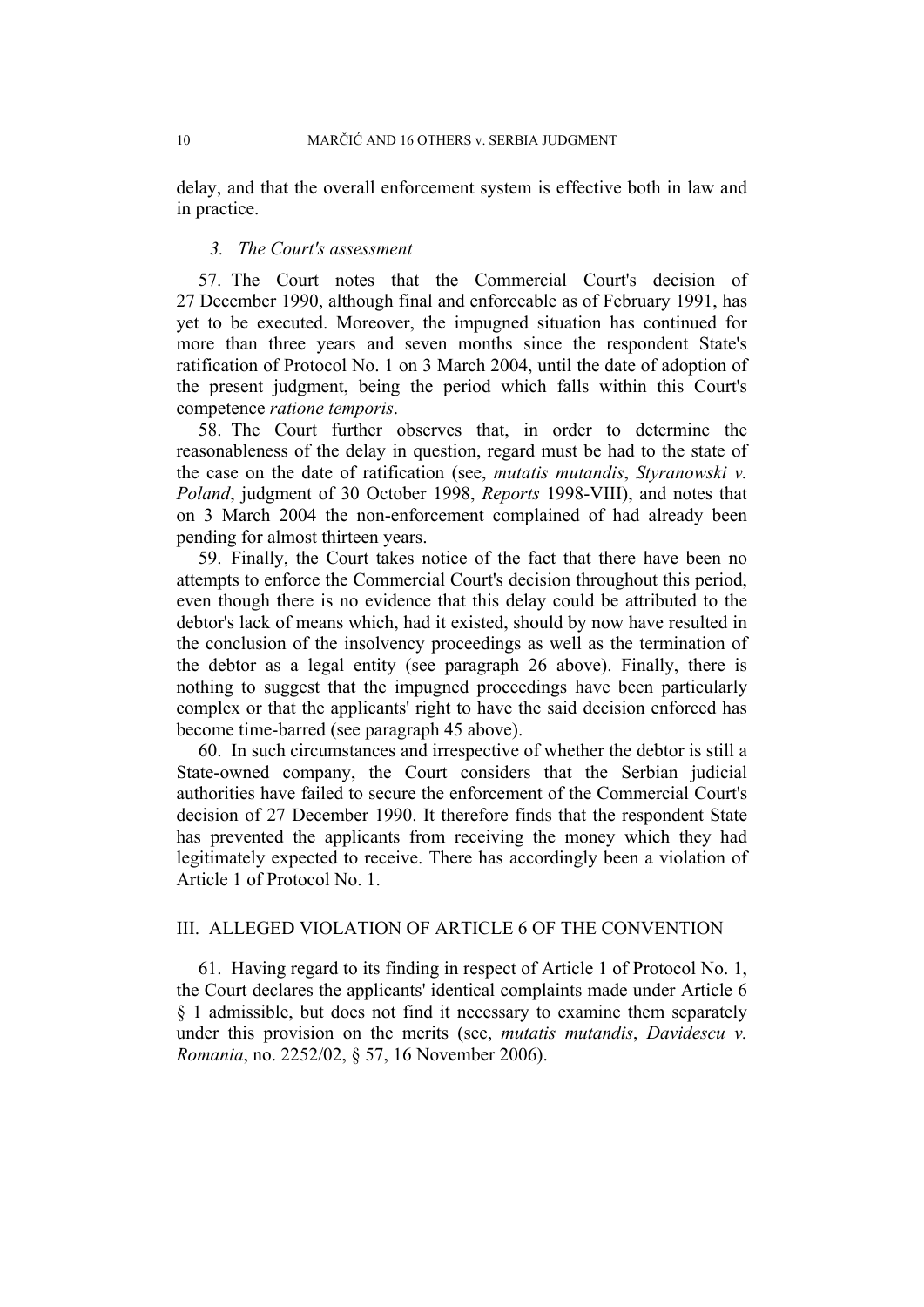### IV. APPLICATION OF ARTICLE 41 OF THE CONVENTION

62. Article 41 of the Convention provides:

"If the Court finds that there has been a violation of the Convention or the Protocols thereto, and if the internal law of the High Contracting Party concerned allows only partial reparation to be made, the Court shall, if necessary, afford just satisfaction to the injured party."

63. The applicants claimed just satisfaction in their application introduced on 5 May 2005, but have failed to comply with Rule 60 of the Rules of Court, as well as Article 5 of the related Practice Direction, thereafter. Accordingly, the Court considers that there is no call to award them any sum on that account (see *Apostol v. Georgia*, no. 40765/02, § 70, ECHR 2006).

64. It must, however, be noted that a judgment in which the Court finds a violation of the Convention or of its Protocols imposes on the respondent State a legal obligation not just to pay those concerned the sums awarded by way of just satisfaction, but also to choose, subject to supervision by the Committee of Ministers, the general and/or, if appropriate, individual measures to be adopted in its domestic legal order to put an end to the violation found (ibid., § 71).

65. Having regard to its finding in the instant case, the Court considers that the respondent State must secure, by appropriate means, the enforcement of the Commercial Court's final decision of 27 December 1990 (ibid., §§ 72 and 73).

### FOR THESE REASONS, THE COURT UNANIMOUSLY

- 1. *Declares* the application admissible;
- 2. *Holds* that there has been a violation of Article 1 of Protocol No. 1;
- 3. *Holds* that it is not necessary to examine separately the complaint under Article 6 § 1 of the Convention;
- 4. *Holds* that the respondent State shall, within three months from the date on which the judgment becomes final in accordance with Article 44 § 2 of the Convention, secure, by appropriate means, the enforcement of the Commercial Court's decision of 27 December 1990.